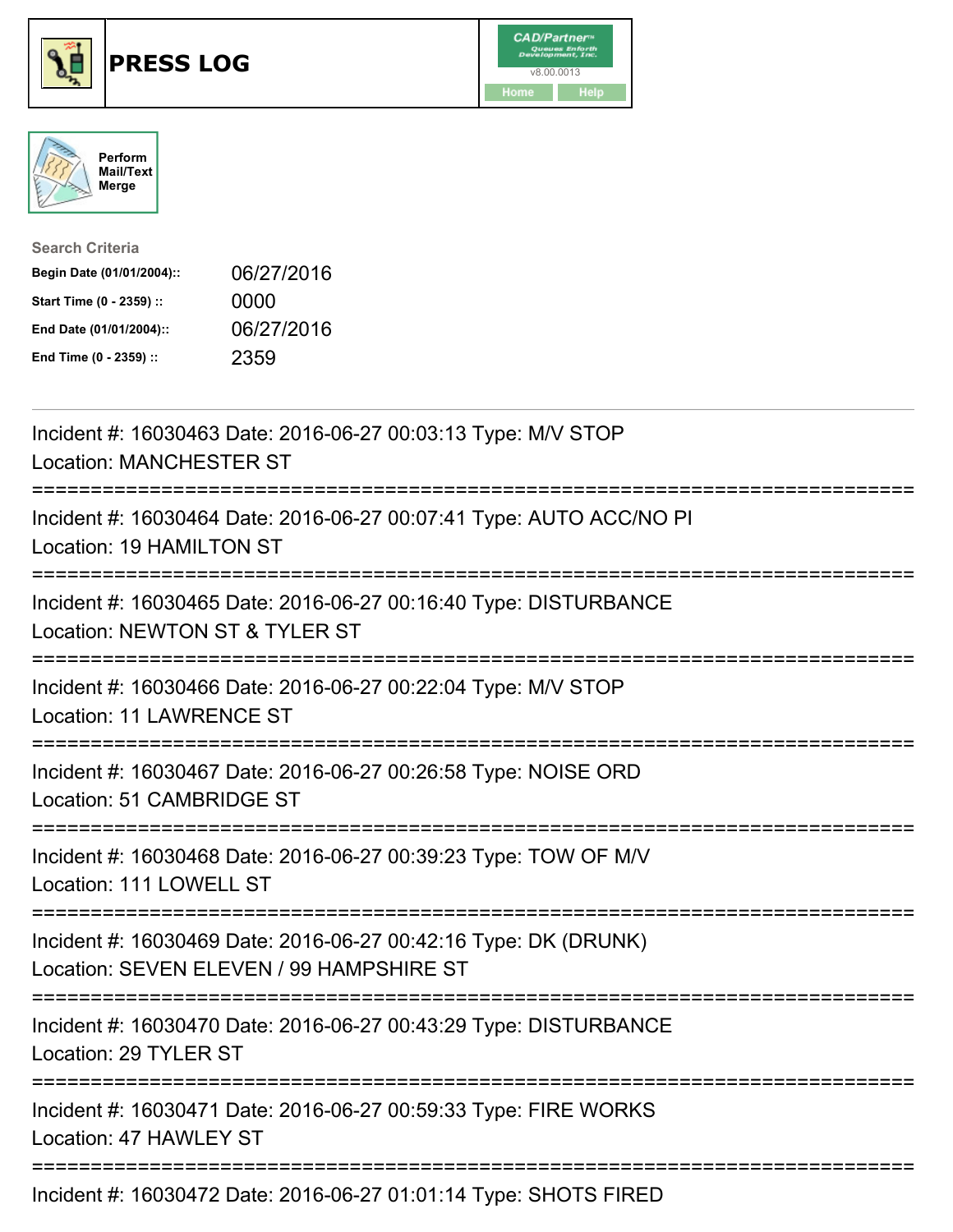| Location: 18 HAWLEY ST                                                                                                                 |
|----------------------------------------------------------------------------------------------------------------------------------------|
| Incident #: 16030473 Date: 2016-06-27 01:13:39 Type: B&E/PROG<br>Location: 4 INMAN ST #14                                              |
| Incident #: 16030475 Date: 2016-06-27 01:19:04 Type: SUS PERS/MV<br>Location: 1 CANAL ST                                               |
| Incident #: 16030474 Date: 2016-06-27 01:19:15 Type: NOISE ORD<br>Location: 149 WATER ST                                               |
| Incident #: 16030477 Date: 2016-06-27 01:22:40 Type: SUS PERS/MV<br>Location: BROADWAY & CROSS ST<br>================================= |
| Incident #: 16030478 Date: 2016-06-27 01:24:25 Type: NOISE ORD<br>Location: 127 GARDEN ST                                              |
| Incident #: 16030479 Date: 2016-06-27 01:25:55 Type: M/V STOP<br>Location: BROADWAY & CROSS ST                                         |
| Incident #: 16030480 Date: 2016-06-27 01:28:39 Type: KIDNAP/PAST<br>Location: 21 BELLEVUE ST                                           |
| ----------------<br>Incident #: 16030481 Date: 2016-06-27 01:34:15 Type: DISTURBANCE<br>Location: 23 CRESANT ST                        |
| Incident #: 16030482 Date: 2016-06-27 01:37:43 Type: UNKNOWN PROB<br><b>Location: JACKSON ST</b>                                       |
| Incident #: 16030483 Date: 2016-06-27 01:39:16 Type: M/V STOP<br>Location: LEXINGTON ST & PARK ST                                      |
| Incident #: 16030484 Date: 2016-06-27 01:46:31 Type: M/V STOP<br>Location: BROADWAY & FLORENCE ST                                      |
| Incident #: 16030485 Date: 2016-06-27 01:47:27 Type: NOISE ORD<br>Location: 152 BUTLER ST                                              |
| Incident #: 16030486 Date: 2016-06-27 01:53:57 Type: SUS PERS/MV<br>Location: 6 LYNCH ST                                               |
| $Incidont #: 16030497$ Dato: $2016$ 06.27 01:56:11 Tupe: $EICUT$                                                                       |

Incident #: 16030487 Date: 2016-06-27 01:56:11 Type: FIGHT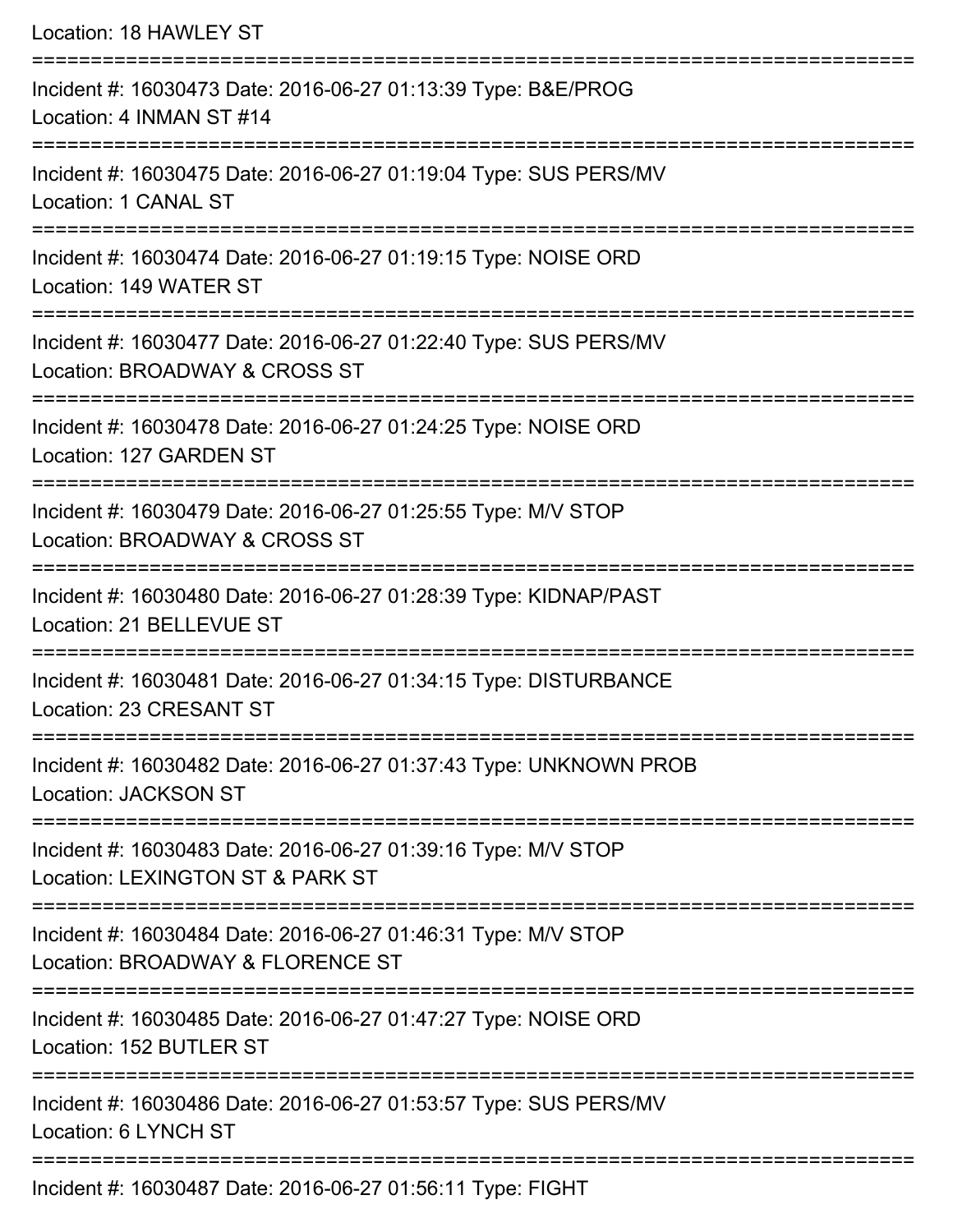| Incident #: 16030488 Date: 2016-06-27 02:04:16 Type: M/V STOP<br>Location: 200 COMMON ST               |
|--------------------------------------------------------------------------------------------------------|
| Incident #: 16030489 Date: 2016-06-27 02:13:35 Type: M/V STOP<br>Location: BROADWAY & MANCHESTER ST    |
| Incident #: 16030491 Date: 2016-06-27 02:19:44 Type: M/V STOP<br>Location: BROADWAY & LOWELL ST        |
| Incident #: 16030493 Date: 2016-06-27 02:24:25 Type: TOW OF M/V<br>Location: 111 LOWELL ST             |
| Incident #: 16030492 Date: 2016-06-27 02:24:42 Type: MAN DOWN<br><b>Location: WEST ST</b>              |
| Incident #: 16030494 Date: 2016-06-27 02:40:24 Type: MEDIC SUPPORT<br>Location: ANDOVER ST & PARKER ST |
| Incident #: 16030495 Date: 2016-06-27 02:46:45 Type: MAL DAMAGE<br>Location: 52 OAK ST                 |
| Incident #: 16030496 Date: 2016-06-27 02:49:43 Type: TOW OF M/V<br>Location: 101 AMESBURY ST           |
| Incident #: 16030497 Date: 2016-06-27 02:57:45 Type: NOISE ORD<br>Location: 312 WATER ST               |
| Incident #: 16030498 Date: 2016-06-27 02:59:15 Type: M/V STOP<br>Location: BROADWAY & METHUEN ST       |
| Incident #: 16030499 Date: 2016-06-27 03:02:50 Type: M/V STOP<br>Location: AMESBURY ST & HAVERHILL ST  |
| Incident #: 16030500 Date: 2016-06-27 03:20:26 Type: M/V STOP<br>Location: ESSEX ST & GREENWOOD ST     |
| Incident #: 16030501 Date: 2016-06-27 03:27:24 Type: MEDIC SUPPORT<br>Location: 21 HAMILTON ST         |
| Incident #: 16030502 Date: 2016-06-27 03:29:00 Type: ALARM/BURG                                        |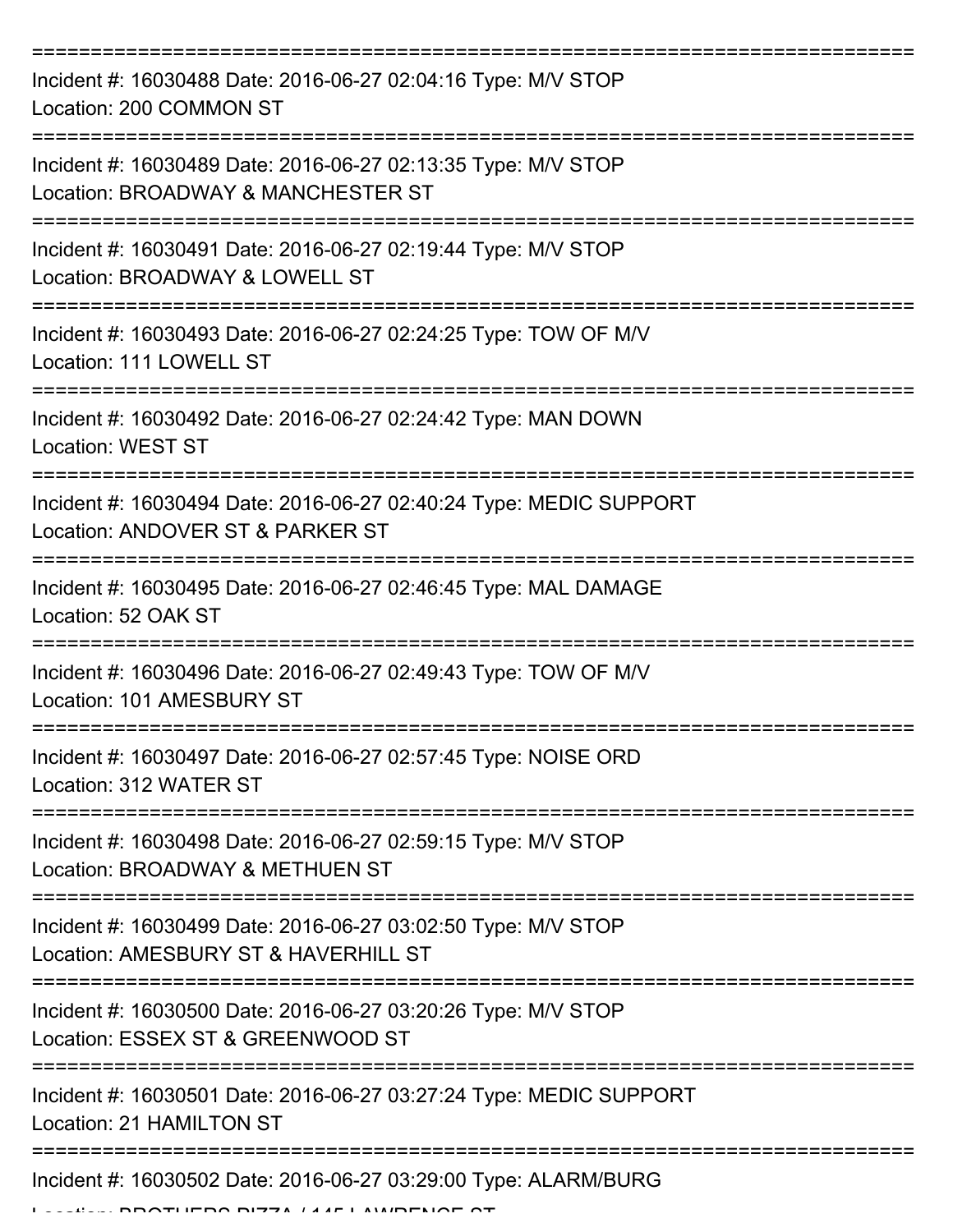| Incident #: 16030503 Date: 2016-06-27 03:29:45 Type: BUILDING CHK<br>Location: 65 MERRIMACK ST                      |
|---------------------------------------------------------------------------------------------------------------------|
| Incident #: 16030504 Date: 2016-06-27 03:32:41 Type: M/V STOP<br>Location: ACTON ST & BROADWAY                      |
| Incident #: 16030505 Date: 2016-06-27 03:40:27 Type: ALARMS<br>Location: 195 LAWRENCE ST                            |
| Incident #: 16030506 Date: 2016-06-27 04:01:54 Type: MEDIC SUPPORT<br>Location: 0 BROADWAY                          |
| Incident #: 16030507 Date: 2016-06-27 04:18:57 Type: M/V STOP<br>Location: 50 BROADWAY                              |
| Incident #: 16030508 Date: 2016-06-27 06:06:57 Type: TOW OF M/V<br>Location: 478 RIVERSIDE DR                       |
| Incident #: 16030509 Date: 2016-06-27 06:20:08 Type: BUILDING CHK<br>Location: HIGGINS STATE POOL / 180 CRAWFORD ST |
| Incident #: 16030510 Date: 2016-06-27 06:43:27 Type: NOISE ORD<br>Location: 124 MYRTLE ST                           |
| Incident #: 16030511 Date: 2016-06-27 07:08:29 Type: PARK & WALK<br>Location: BROADWAY                              |
| Incident #: 16030512 Date: 2016-06-27 07:19:24 Type: MAN DOWN<br>Location: 500 BROADWAY                             |
| Incident #: 16030513 Date: 2016-06-27 07:38:51 Type: HARASSMENT<br>Location: 151 WEARE ST                           |
| Incident #: 16030514 Date: 2016-06-27 07:39:46 Type: OFFICER ASSIS<br>Location: 90 LOWELL ST                        |
| Incident #: 16030515 Date: 2016-06-27 07:46:42 Type: AUTO ACC/NO PI<br>Location: 10 RAILROAD ST                     |
| Incident #: 16030516 Date: 2016-06-27 07:48:59 Type: UNWANTEDGUEST                                                  |

Location: 126 EDANIKI IN ST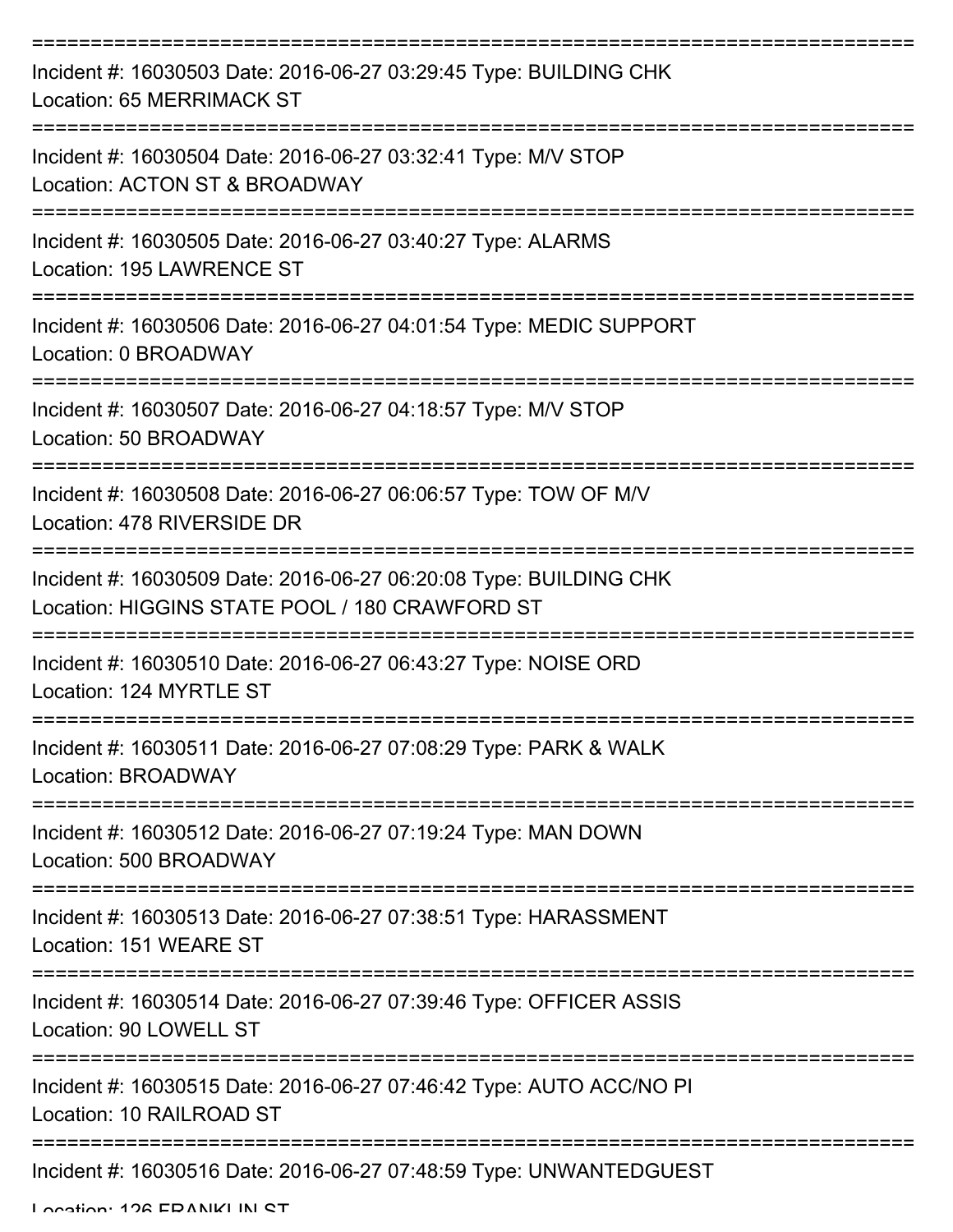| Incident #: 16030517 Date: 2016-06-27 08:17:03 Type: COURT DOC SERVE<br>Location: 230 ANDOVER ST                                   |
|------------------------------------------------------------------------------------------------------------------------------------|
| Incident #: 16030518 Date: 2016-06-27 08:24:31 Type: M/V STOP<br>Location: FRANKLIN ST & LOWELL ST                                 |
| Incident #: 16030519 Date: 2016-06-27 08:26:05 Type: M/V STOP<br>Location: FRANKLIN ST & LOWELL ST                                 |
| Incident #: 16030520 Date: 2016-06-27 08:38:19 Type: VIO 209A<br>Location: 48 BRADFORD ST                                          |
| Incident #: 16030521 Date: 2016-06-27 08:50:23 Type: MAL DAMAGE<br><b>Location: 7 FREEMAN CT</b>                                   |
| Incident #: 16030522 Date: 2016-06-27 08:51:05 Type: M/V STOP<br>Location: 452ZF HAMPSHIRE ST                                      |
| Incident #: 16030523 Date: 2016-06-27 09:10:45 Type: PARK & WALK<br>Location: BRADFORD ST & BROADWAY                               |
| Incident #: 16030524 Date: 2016-06-27 09:12:51 Type: MAL DAMAGE<br>Location: 4 MEDFORD ST                                          |
| Incident #: 16030525 Date: 2016-06-27 09:24:40 Type: TRESPASSING<br>Location: 264 S UNION ST                                       |
| =====================<br>Incident #: 16030526 Date: 2016-06-27 09:43:42 Type: AUTO ACC/NO PI<br>Location: S UNION ST & WINTHROP AV |
| Incident #: 16030527 Date: 2016-06-27 10:06:36 Type: PARK & WALK<br>Location: BRADFORD ST & BROADWAY                               |
| Incident #: 16030528 Date: 2016-06-27 10:08:29 Type: PARK & WALK<br>Location: MARKET ST & S UNION ST                               |
| Incident #: 16030532 Date: 2016-06-27 10:09:37 Type: LOST PROPERTY<br><b>Location: AVON ST</b>                                     |
| Incident #: 16030529 Date: 2016-06-27 10:10:59 Type: ANIMAL COMPL<br>Location: 58 MAGINNIS AV                                      |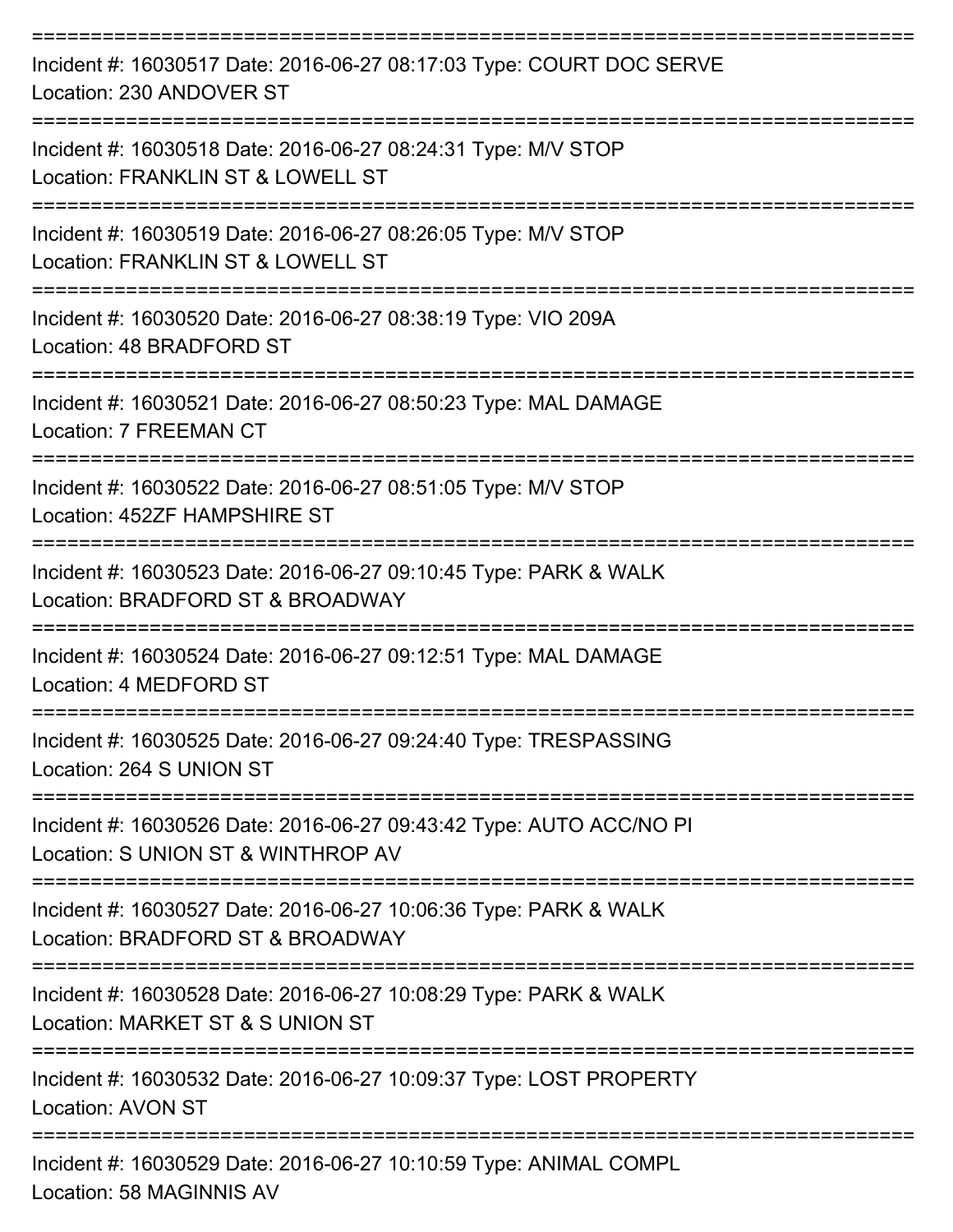| Incident #: 16030530 Date: 2016-06-27 10:14:05 Type: E911 HANGUP<br>Location: 12 DORCHESTER ST FL 1ST                                     |
|-------------------------------------------------------------------------------------------------------------------------------------------|
| =======================<br>Incident #: 16030531 Date: 2016-06-27 10:15:12 Type: TOW OF M/V<br>Location: MILTON ST & PEARL ST              |
| Incident #: 16030533 Date: 2016-06-27 10:20:26 Type: M/V STOP<br>Location: BROADWAY & HAVERHILL ST<br>=================================== |
| Incident #: 16030534 Date: 2016-06-27 10:20:58 Type: 209A/SERVE<br>Location: 12 SALEM ST                                                  |
| Incident #: 16030536 Date: 2016-06-27 10:28:31 Type: MAN DOWN<br>Location: MOBILE SPECIALTY / 608 S UNION ST<br>----------------          |
| Incident #: 16030535 Date: 2016-06-27 10:29:02 Type: PARK & WALK<br>Location: BRADFORD ST & BROADWAY                                      |
| Incident #: 16030537 Date: 2016-06-27 10:33:29 Type: TOW OF M/V<br>Location: 7 WARWICK CT                                                 |
| Incident #: 16030538 Date: 2016-06-27 10:48:56 Type: TOW OF M/V<br>Location: 37 WARWICK ST                                                |
| Incident #: 16030539 Date: 2016-06-27 10:51:10 Type: TRESPASSING<br>Location: 264 S UNION ST                                              |
| Incident #: 16030540 Date: 2016-06-27 10:59:03 Type: SUS PERS/MV<br>Location: 1 GROCERY WY                                                |
| Incident #: 16030541 Date: 2016-06-27 11:06:34 Type: CK WELL BEING<br>Location: 32 TREMONT ST FL 2                                        |
| Incident #: 16030542 Date: 2016-06-27 11:10:38 Type: SUS PERS/MV<br>Location: CAULKINS CT & WATER ST                                      |
| Incident #: 16030543 Date: 2016-06-27 11:12:19 Type: MAL DAMAGE<br>Location: 404 HAVERHILL ST                                             |
| Incident #: 16030545 Date: 2016-06-27 11:21:18 Type: KEEP PEACE<br>Location: 90 THORNTON ST                                               |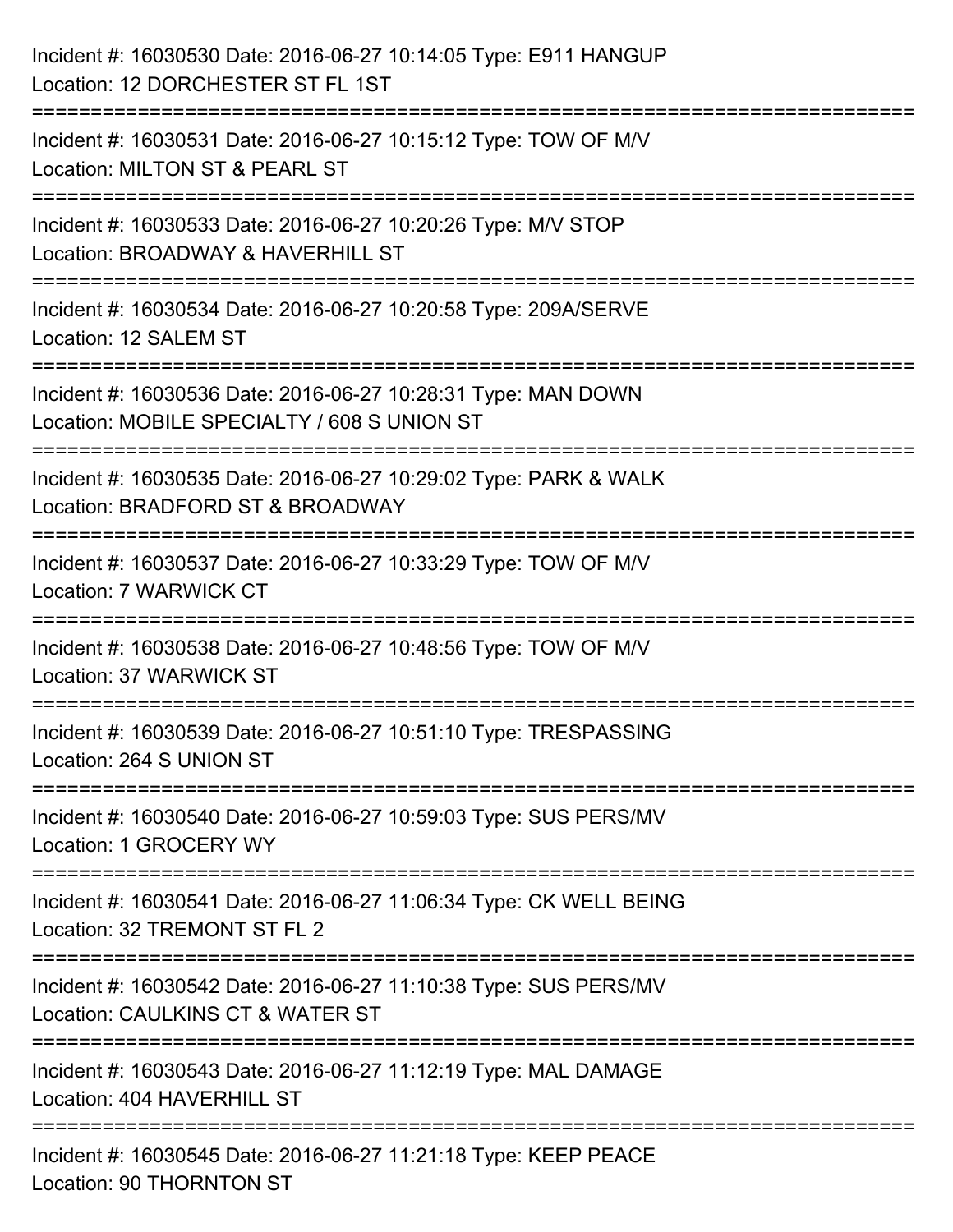| Incident #: 16030544 Date: 2016-06-27 11:21:29 Type: INVESTIGATION<br>Location: 2 APPLETON ST                                                                              |
|----------------------------------------------------------------------------------------------------------------------------------------------------------------------------|
| Incident #: 16030546 Date: 2016-06-27 11:28:27 Type: SHOTS FIRED<br>Location: 32 MILTON ST                                                                                 |
| Incident #: 16030547 Date: 2016-06-27 11:30:44 Type: AUTO ACC/NO PI<br>Location: 95 S BROADWAY<br>:===================================                                     |
| Incident #: 16030548 Date: 2016-06-27 11:33:12 Type: MEDIC SUPPORT<br>Location: 934 ESSEX ST FL 2ND                                                                        |
| Incident #: 16030550 Date: 2016-06-27 11:34:13 Type: KEEP PEACE<br>Location: 15 PERRY AV                                                                                   |
| Incident #: 16030549 Date: 2016-06-27 11:34:46 Type: SUS PERS/MV<br>Location: RADIO SHACK / 67 WINTHROP AV                                                                 |
| Incident #: 16030551 Date: 2016-06-27 11:39:08 Type: 911 HANG UP<br>Location: 669 ESSEX ST #5-5<br>=================================<br>================================== |
| Incident #: 16030552 Date: 2016-06-27 11:42:22 Type: TOW OF M/V<br>Location: 5 WOODLAND CT                                                                                 |
| Incident #: 16030556 Date: 2016-06-27 11:47:32 Type: A&B PAST<br>Location: 89 ABBOTT ST                                                                                    |
| Incident #: 16030553 Date: 2016-06-27 11:51:36 Type: TOW OF M/V<br>Location: 16 WOODLAND CT<br>---------------------------------                                           |
| Incident #: 16030554 Date: 2016-06-27 11:58:44 Type: GENERAL SERV<br>Location: 67 PLEASANT ST                                                                              |
| Incident #: 16030555 Date: 2016-06-27 12:00:29 Type: SUS PERS/MV<br>Location: BROADWAY & CONCORD ST                                                                        |
| Incident #: 16030557 Date: 2016-06-27 12:14:12 Type: ALARM/BURG<br>Location: 313 BROADWAY                                                                                  |
| Incident #: 16030558 Date: 2016-06-27 12:15:22 Type: KEEP PEACE<br>Location: 50 OAK ST                                                                                     |

===========================================================================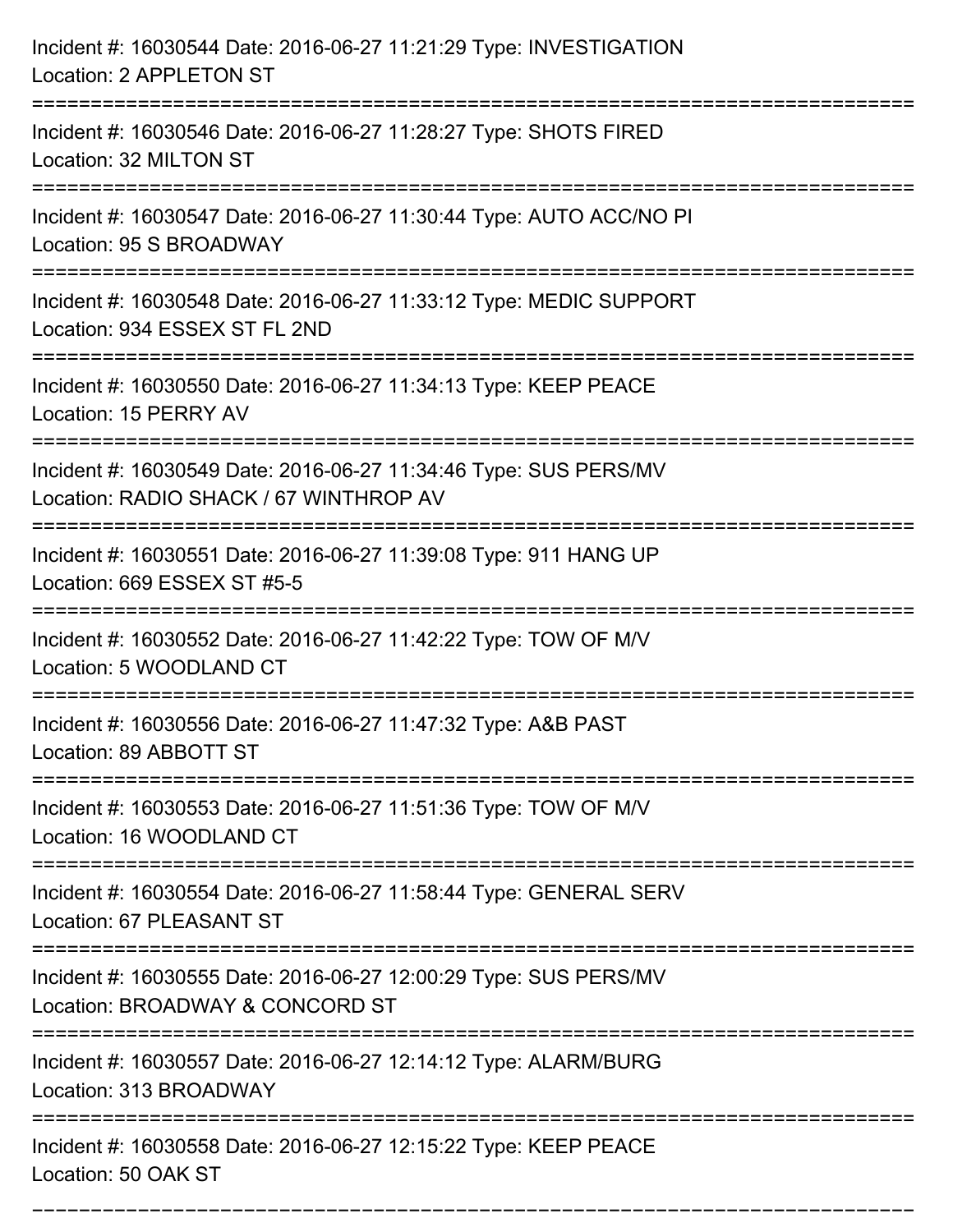| Incident #: 16030559 Date: 2016-06-27 12:16:22 Type: ABAND MV<br><b>Location: BARKER ST</b>                                   |
|-------------------------------------------------------------------------------------------------------------------------------|
| Incident #: 16030560 Date: 2016-06-27 12:19:27 Type: ANIMAL COMPL<br>Location: 77 HIGH ST                                     |
| Incident #: 16030561 Date: 2016-06-27 12:25:44 Type: TOW OF M/V<br>Location: APPLETON ST & ESSEX ST                           |
| Incident #: 16030563 Date: 2016-06-27 12:36:10 Type: DEATH SUDDEN<br>Location: 70 GENESEE ST                                  |
| Incident #: 16030562 Date: 2016-06-27 12:36:21 Type: TOW OF M/V<br>Location: APPLETON ST & ESSEX ST                           |
| Incident #: 16030564 Date: 2016-06-27 12:37:33 Type: M/V STOP<br>Location: ESSEX ST & UNION ST                                |
| Incident #: 16030565 Date: 2016-06-27 12:41:24 Type: M/V STOP<br>Location: MERRIMACK ST & S BROADWAY                          |
| Incident #: 16030568 Date: 2016-06-27 12:45:59 Type: LIC PLATE STO<br>Location: 15 CORNISH ST                                 |
| Incident #: 16030566 Date: 2016-06-27 12:47:31 Type: UNWANTEDGUEST<br>Location: DREAM TEAM BARBERSHOP / 206 BROADWAY          |
| Incident #: 16030567 Date: 2016-06-27 12:49:03 Type: M/V STOP<br>Location: 53 HANCOCK ST                                      |
| Incident #: 16030569 Date: 2016-06-27 13:05:03 Type: MAN DOWN<br>Location: 4 MAPLE ST                                         |
| -----------------------<br>Incident #: 16030570 Date: 2016-06-27 13:10:13 Type: TOW OF M/V<br>Location: BROADWAY & CONCORD ST |
| Incident #: 16030571 Date: 2016-06-27 13:19:20 Type: ALARM/BURG<br>Location: MERRIMACK VALLEY PROJECT / 1045 ESSEX ST         |
| Incident #: 16030572 Date: 2016-06-27 13:21:24 Type: ANIMAL COMPL<br><b>Location: 1 GENERAL ST</b>                            |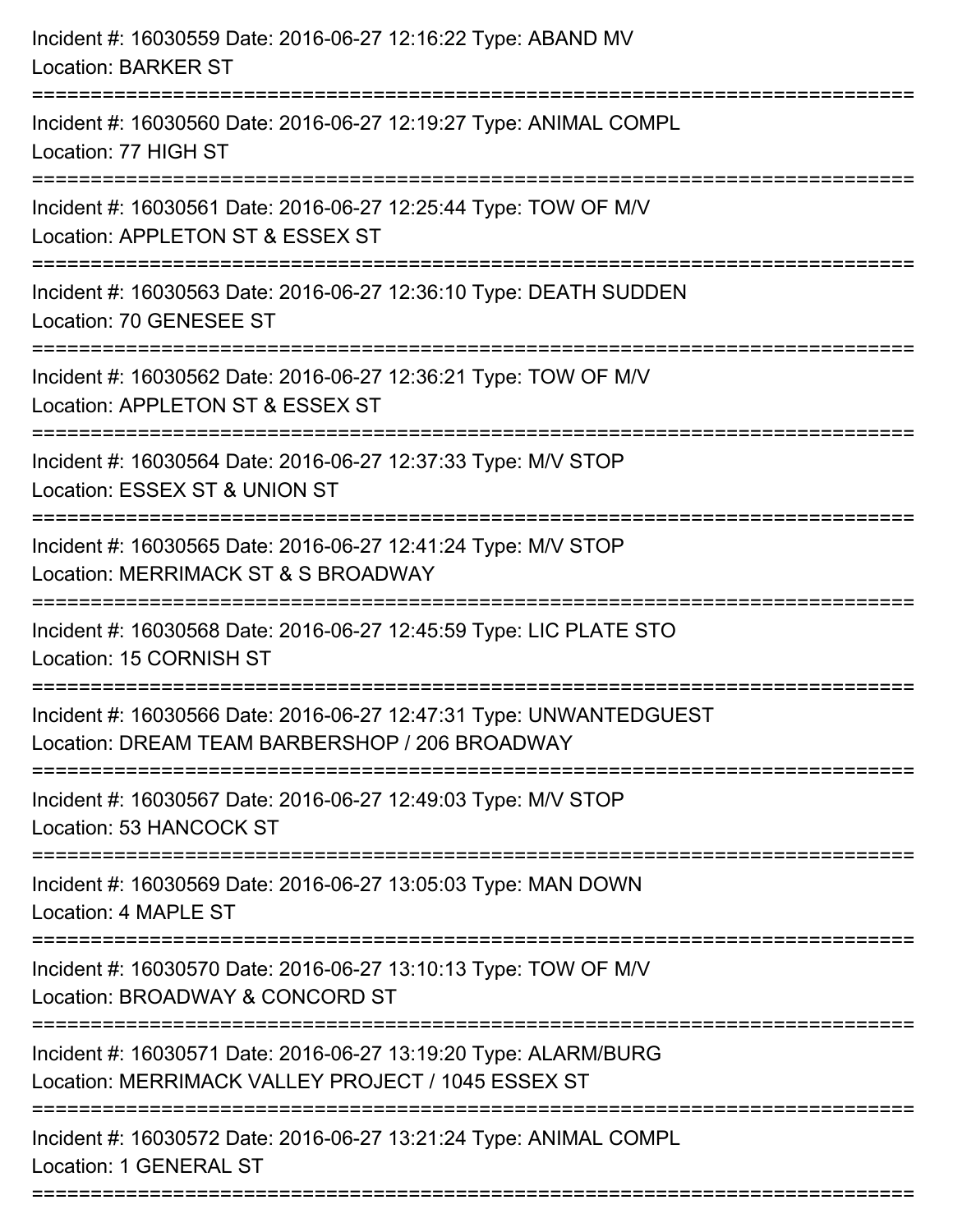Location: E HAVERHILL ST & YOUNG AV

| Incident #: 16030574 Date: 2016-06-27 13:29:46 Type: GENERAL SERV<br>Location: LEE CHEN RESTARAUNT / 230 WINTHROP AV                                                    |
|-------------------------------------------------------------------------------------------------------------------------------------------------------------------------|
| Incident #: 16030575 Date: 2016-06-27 13:34:52 Type: AMBULANCE ASSSI<br>Location: 12 METHUEN ST FL 2                                                                    |
| Incident #: 16030576 Date: 2016-06-27 13:41:38 Type: HIT & RUN M/V<br>Location: BRUCE ST & PARK ST                                                                      |
| Incident #: 16030577 Date: 2016-06-27 13:43:12 Type: M/V STOP<br>Location: ESSEX ST & HAMPSHIRE ST                                                                      |
| Incident #: 16030579 Date: 2016-06-27 13:45:16 Type: TENANT PROB<br>Location: 481 HAMPSHIRE ST #B                                                                       |
| Incident #: 16030578 Date: 2016-06-27 13:45:41 Type: KEEP PEACE<br>Location: 48 LENOX ST                                                                                |
| Incident #: 16030581 Date: 2016-06-27 14:11:10 Type: HIT & RUN M/V<br>Location: BROADWAY & MANCHESTER ST                                                                |
| Incident #: 16030580 Date: 2016-06-27 14:18:06 Type: ALARM/BURG<br>Location: 14 CORNISH ST FL 2ND                                                                       |
| Incident #: 16030582 Date: 2016-06-27 14:31:07 Type: MV/BLOCKING<br>Location: 48 MARSTON ST                                                                             |
| ========================<br>===================================<br>Incident #: 16030583 Date: 2016-06-27 14:56:05 Type: M/V STOP<br>Location: N PARISH RD & PHILLIPS ST |
| Incident #: 16030584 Date: 2016-06-27 15:07:25 Type: DOMESTIC/PROG<br>Location: 19 GALE ST                                                                              |
| Incident #: 16030585 Date: 2016-06-27 15:18:15 Type: M/V STOP<br>Location: 44 OSGOOD ST                                                                                 |
| Incident #: 16030586 Date: 2016-06-27 15:18:53 Type: SPECIAL CHECK<br>Location: GEISLER STATE POOL / 50 HIGH ST                                                         |
|                                                                                                                                                                         |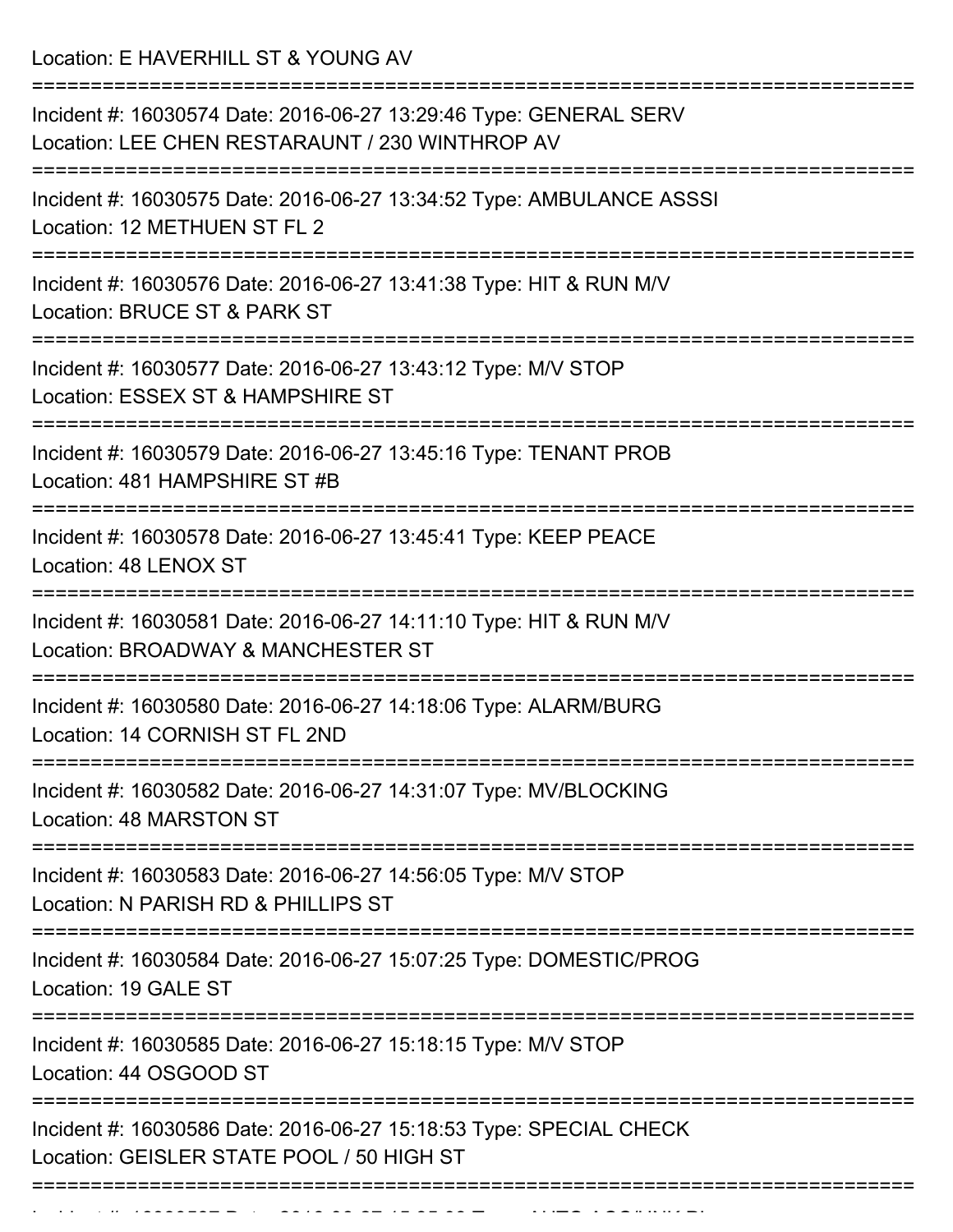| Location: ANDOVER ST & S BROADWAY                                                                        |
|----------------------------------------------------------------------------------------------------------|
| Incident #: 16030588 Date: 2016-06-27 15:35:59 Type: M/V STOP<br>Location: 18 MELROSE ST                 |
| Incident #: 16030589 Date: 2016-06-27 15:37:19 Type: FIRE<br>Location: 37 OREGON AV                      |
| Incident #: 16030590 Date: 2016-06-27 15:47:01 Type: MEDIC SUPPORT<br>Location: 133 LAWRENCE ST          |
| Incident #: 16030591 Date: 2016-06-27 15:47:08 Type: TOW OF M/V<br>Location: COMMON ST & LAWRENCE ST     |
| Incident #: 16030592 Date: 2016-06-27 15:53:13 Type: AUTO ACC/NO PI<br>Location: MANCHESTER ST & WEST ST |
| Incident #: 16030595 Date: 2016-06-27 16:05:14 Type: MAL DAMAGE<br>Location: 60 NEWBURY ST               |
| Incident #: 16030593 Date: 2016-06-27 16:11:24 Type: DRUG VIO<br>Location: FALLS BRIDGE / null           |
| Incident #: 16030594 Date: 2016-06-27 16:15:56 Type: CK WELL BEING<br>Location: 52 MELVIN ST #10-12      |
| Incident #: 16030596 Date: 2016-06-27 16:21:24 Type: FRAUD<br>Location: 327B SALEM ST                    |
| Incident #: 16030597 Date: 2016-06-27 16:30:46 Type: M/V STOP<br>Location: MERRIMACK ST & S UNION ST     |
| Incident #: 16030598 Date: 2016-06-27 16:36:12 Type: CK WELL BEING<br>Location: 42 BROOK ST              |
| Incident #: 16030599 Date: 2016-06-27 16:48:24 Type: ANIMAL COMPL<br>Location: COMMON ST & JACKSON ST    |
| Incident #: 16030600 Date: 2016-06-27 16:51:55 Type: DISABLED MV<br>Location: MERRIMACK ST & PARKER ST   |
|                                                                                                          |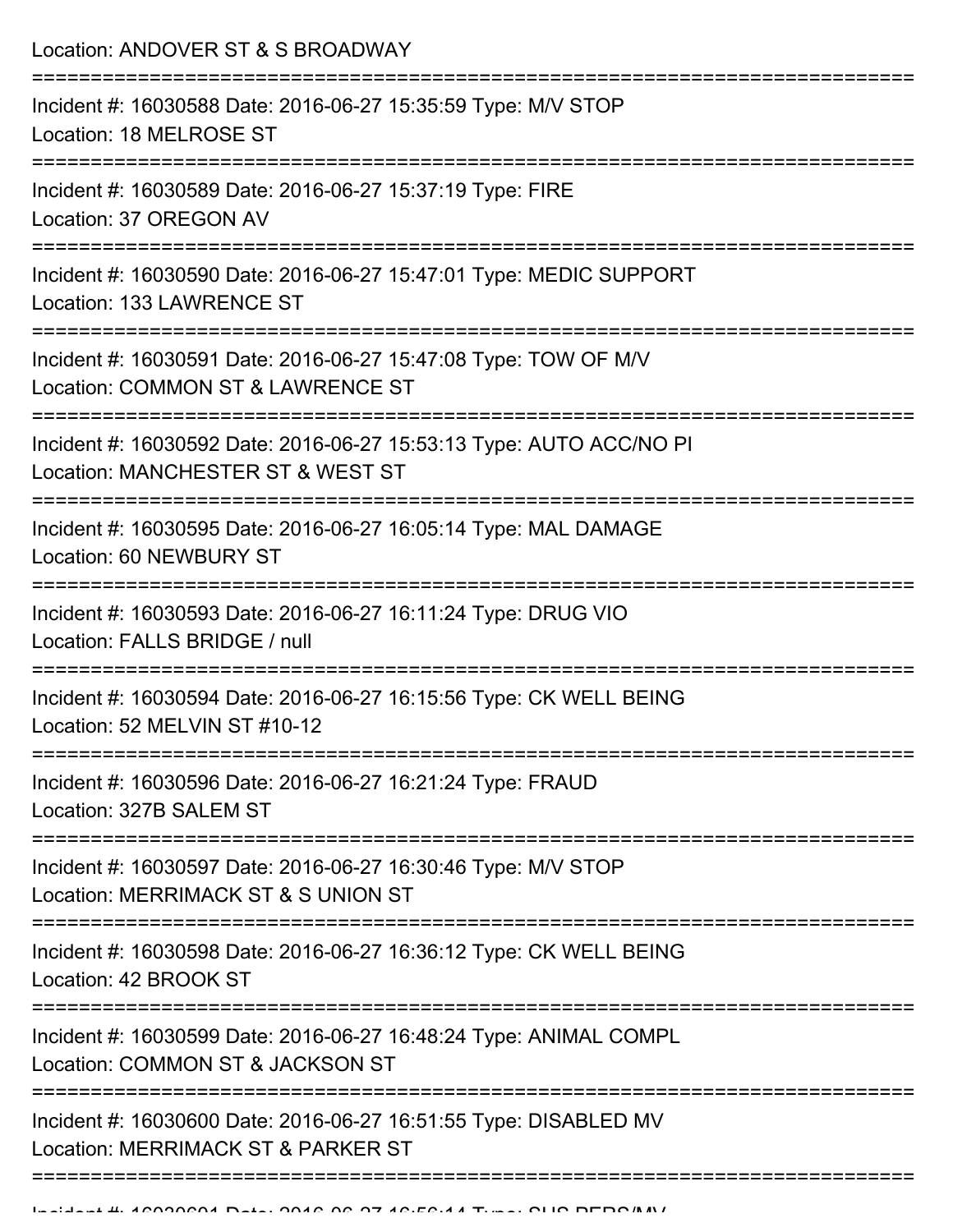Location: 240 HAVERHILL ST =========================================================================== Incident #: 16030602 Date: 2016-06-27 16:58:01 Type: SUS PERS/MV Location: SHEPARD ST =========================================================================== Incident #: 16030603 Date: 2016-06-27 17:18:47 Type: E911 HANGUP Location: 91 BENNINGTON ST FL 2ND =========================================================================== Incident #: 16030604 Date: 2016-06-27 17:31:29 Type: FIRE Location: 18 MONTGOMERY ST =========================================================================== Incident #: 16030605 Date: 2016-06-27 17:32:05 Type: DRUG VIO Location: RT 114 & 495 NORTH =========================================================================== Incident #: 16030606 Date: 2016-06-27 17:52:47 Type: LARCENY/PAST Location: 91 WOODLAND ST =========================================================================== Incident #: 16030607 Date: 2016-06-27 18:13:06 Type: LARCENY/PAST Location: 115 BEACON AV #B =========================================================================== Incident #: 16030609 Date: 2016-06-27 18:16:30 Type: RECOV/STOL/MV Location: 61 BASSWOOD ST =========================================================================== Incident #: 16030608 Date: 2016-06-27 18:16:41 Type: DOMESTIC/PROG Location: 109 GARDEN ST #3A =========================================================================== Incident #: 16030610 Date: 2016-06-27 18:29:31 Type: INVEST CONT Location: 41 SHAW ST =========================================================================== Incident #: 16030611 Date: 2016-06-27 18:35:26 Type: MAL DAMAGE Location: 161 FARNHAM ST =========================================================================== Incident #: 16030612 Date: 2016-06-27 18:48:55 Type: MEDIC SUPPORT Location: 16 COLFAX AV FL 1ST =========================================================================== Incident #: 16030613 Date: 2016-06-27 18:50:06 Type: MEDIC SUPPORT Location: HAVERHILL ST & MAY ST =========================================================================== Incident #: 16030614 Date: 2016-06-27 18:51:31 Type: DRUG VIO Location: RAILROAD ST ===========================================================================

Incident #: 16030616 Date: 2016-06-27 18:51:43 Type: LOUD NOISE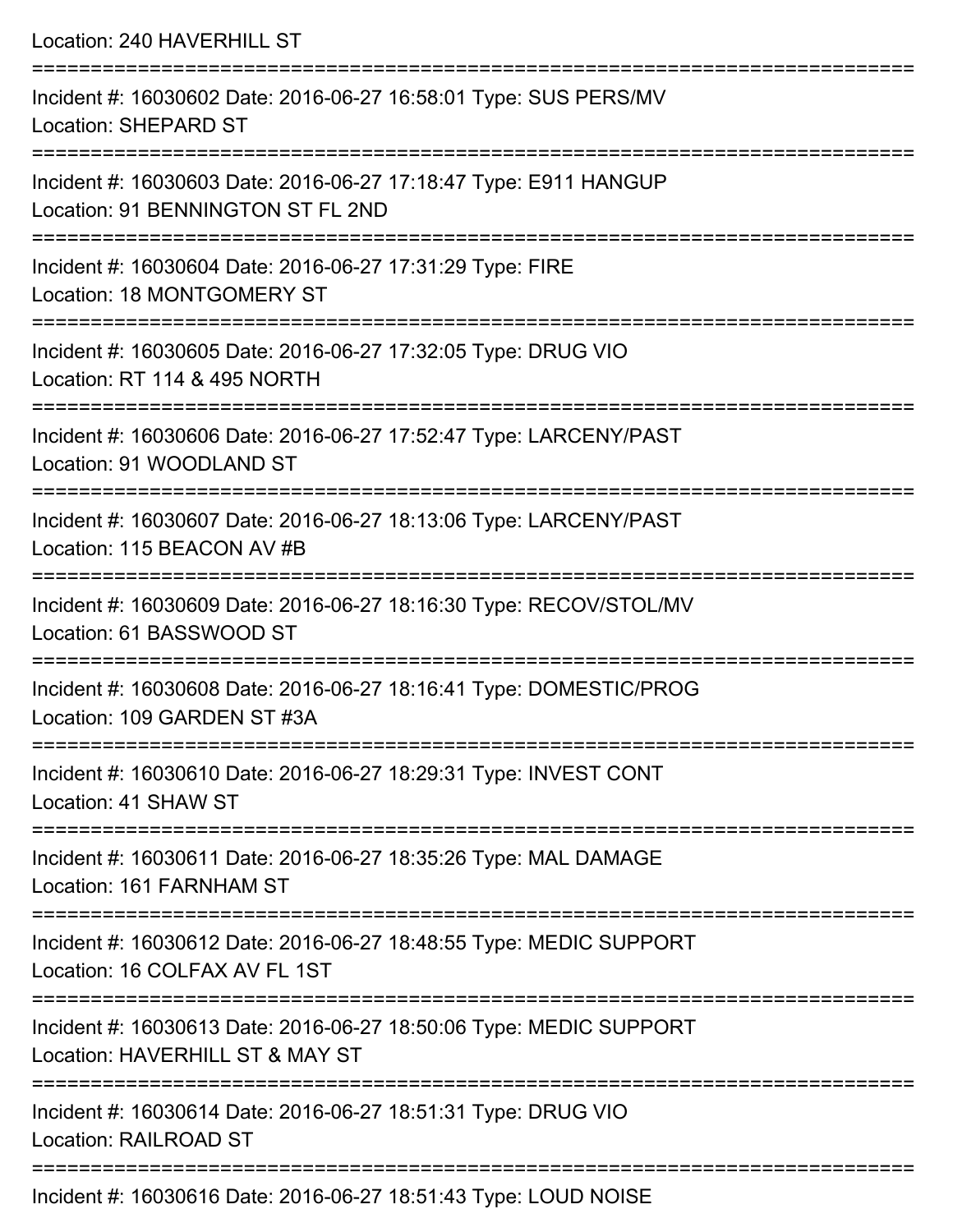| Incident #: 16030615 Date: 2016-06-27 18:52:12 Type: M/V STOP<br>Location: ERVING AV & LAWRENCE ST                   |
|----------------------------------------------------------------------------------------------------------------------|
| Incident #: 16030617 Date: 2016-06-27 18:53:39 Type: M/V STOP<br>Location: 425 MARKET ST                             |
| Incident #: 16030618 Date: 2016-06-27 19:00:49 Type: NOISE ORD<br>Location: EVERETT ST & ROWE ST                     |
| Incident #: 16030619 Date: 2016-06-27 19:01:02 Type: DRUG OVERDOSE<br>Location: 12 DORCHESTER ST FL 1ST              |
| Incident #: 16030620 Date: 2016-06-27 19:01:59 Type: DRUG VIO<br>Location: PORTUGUESE A SALAZAR CLUB / 2 SARATOGA ST |
| Incident #: 16030621 Date: 2016-06-27 19:22:49 Type: GUN CALL<br>Location: 31 STATE ST                               |
| Incident #: 16030622 Date: 2016-06-27 19:34:32 Type: M/V STOP<br><b>Location: BEACON AV</b>                          |
| Incident #: 16030623 Date: 2016-06-27 19:35:39 Type: DISTURBANCE<br>Location: CARIBBEAN AUTO BODY / 134 WEST ST      |
| Incident #: 16030624 Date: 2016-06-27 19:36:59 Type: ALARM/BURG<br>Location: 1 RIVER POINTE WY                       |
| Incident #: 16030625 Date: 2016-06-27 19:38:38 Type: M/V STOP<br>Location: EVERETT ST & SANBORN ST                   |
| Incident #: 16030626 Date: 2016-06-27 19:44:40 Type: M/V STOP<br>Location: ANDOVER ST & PARKER ST                    |
| Incident #: 16030627 Date: 2016-06-27 19:47:32 Type: ASSIST FIRE<br><b>Location: PERRY AV</b>                        |
| Incident #: 16030629 Date: 2016-06-27 19:50:37 Type: DISORDERLY<br>Location: MT VERNON PARK / null                   |
| Incident #: 16030628 Date: 2016-06-27 19:52:14 Type: DISORDERLY                                                      |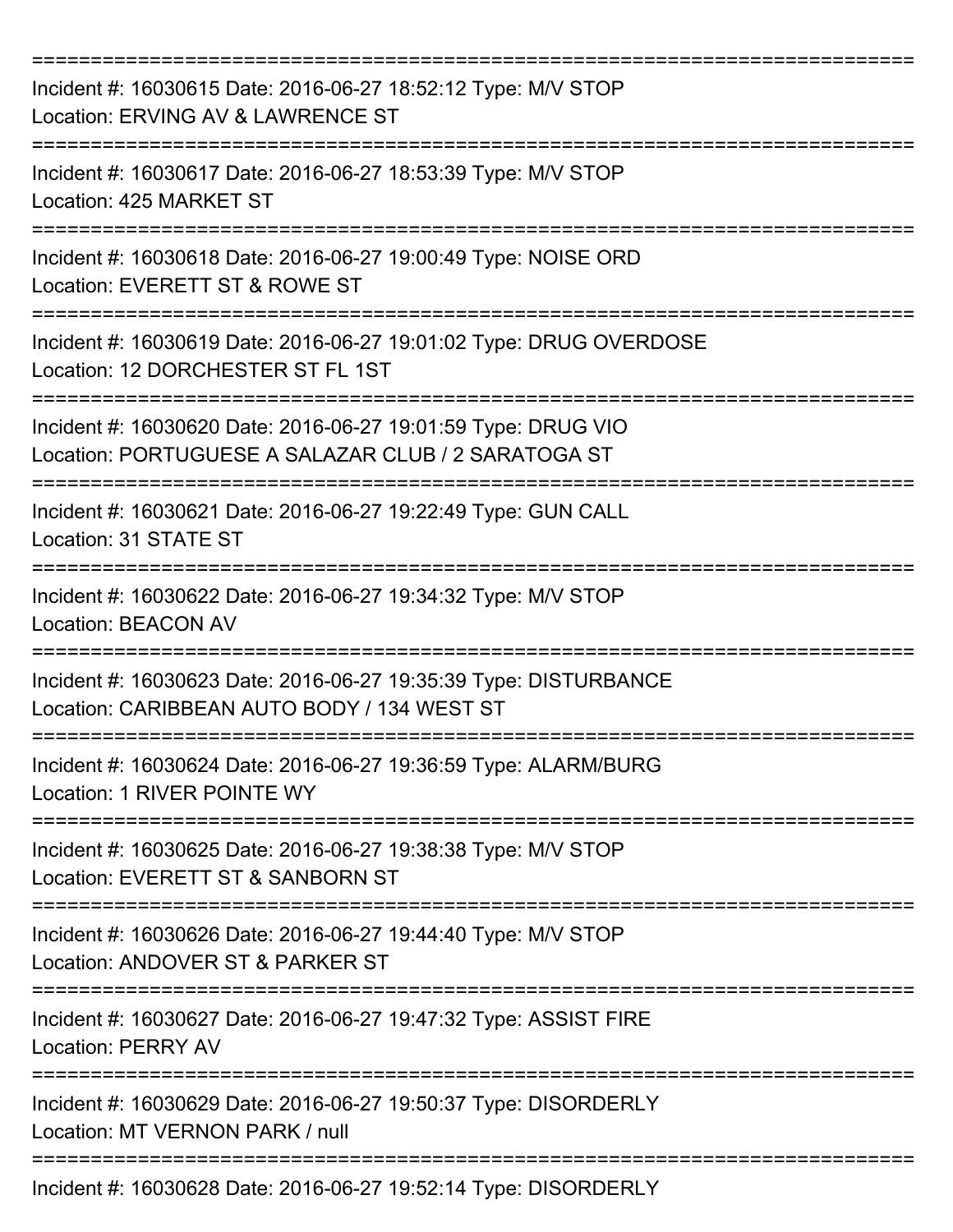| Incident #: 16030630 Date: 2016-06-27 20:04:16 Type: TOW OF M/V<br>Location: 1 BEACON AV                                                    |
|---------------------------------------------------------------------------------------------------------------------------------------------|
| Incident #: 16030631 Date: 2016-06-27 20:04:58 Type: NEIGHBOR PROB<br>Location: 56 FARNHAM ST                                               |
| Incident #: 16030632 Date: 2016-06-27 20:11:27 Type: DISORDERLY<br>Location: 0 BROADWAY                                                     |
| Incident #: 16030633 Date: 2016-06-27 20:12:57 Type: TRESPASSING<br>Location: GEISLER STATE POOL / 50 HIGH ST                               |
| Incident #: 16030634 Date: 2016-06-27 20:13:33 Type: DRUG OVERDOSE<br>Location: 360 BROADWAY                                                |
| ======================================<br>Incident #: 16030635 Date: 2016-06-27 20:36:49 Type: CK WELL BEING<br>Location: 157 BENNINGTON ST |
| Incident #: 16030636 Date: 2016-06-27 20:49:24 Type: FIGHT<br>Location: EASTON ST & S BROADWAY                                              |
| Incident #: 16030637 Date: 2016-06-27 20:52:35 Type: MISSING PERS<br>Location: EVERETT ST & ROWE ST                                         |
| Incident #: 16030638 Date: 2016-06-27 21:08:16 Type: A&B D/W/ PROG<br>Location: 280 S UNION ST                                              |
| Incident #: 16030639 Date: 2016-06-27 21:19:20 Type: M/V STOP<br>Location: OSGOOD ST & SALEM ST                                             |
| Incident #: 16030640 Date: 2016-06-27 21:23:14 Type: KEEP PEACE<br>Location: 64 JUNIPER ST                                                  |
| Incident #: 16030641 Date: 2016-06-27 21:33:17 Type: NOISE ORD<br>Location: 15 BERKELEY ST FL 3RD                                           |
| Incident #: 16030643 Date: 2016-06-27 21:34:10 Type: DOMESTIC/PAST<br>Location: 67 MAY ST                                                   |
| Incident #: 16030642 Date: 2016-06-27 21:35:34 Type: ALARM/BURG                                                                             |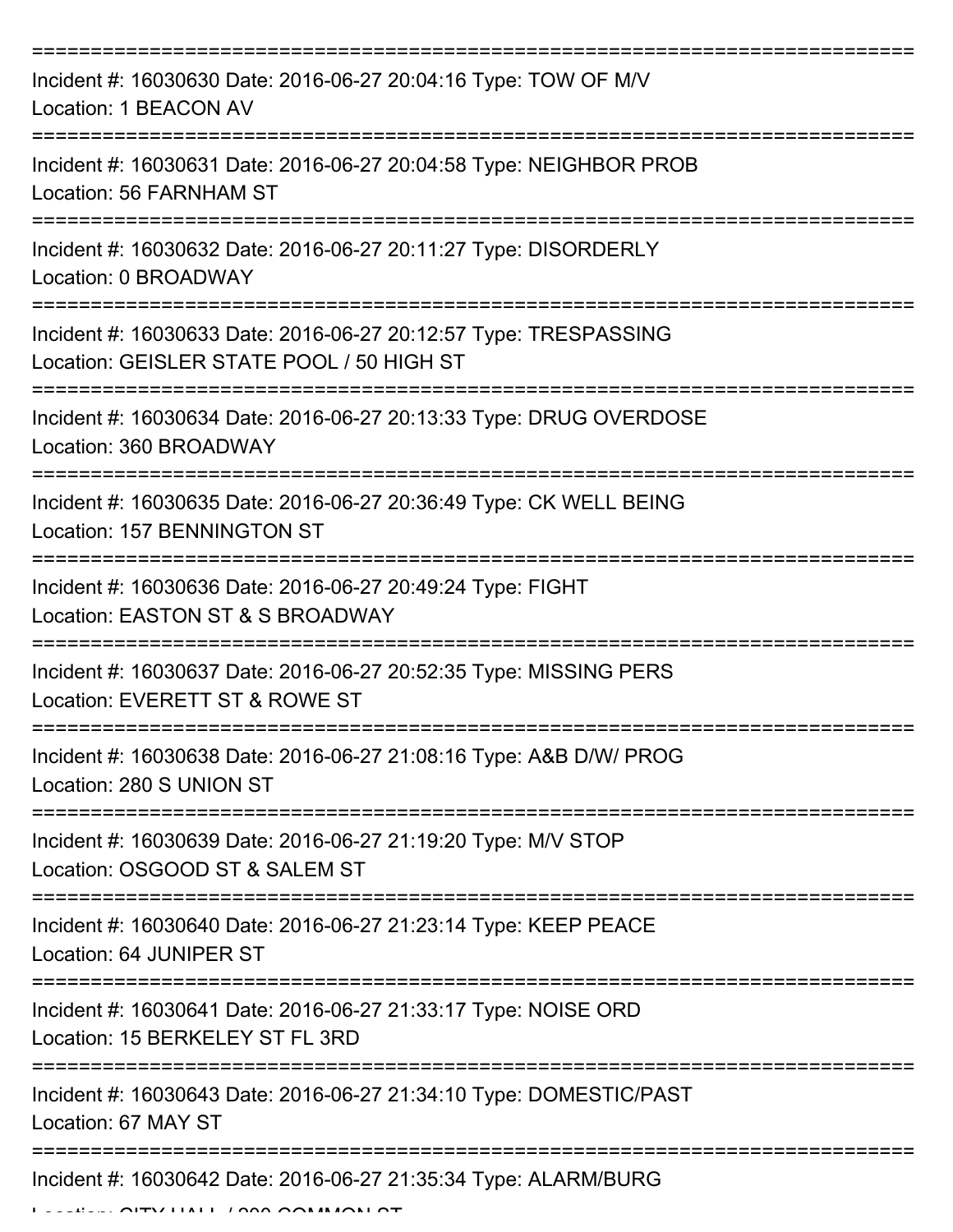| Incident #: 16030644 Date: 2016-06-27 21:42:14 Type: SUS PERS/MV<br>Location: 101 WILLOW ST                 |
|-------------------------------------------------------------------------------------------------------------|
| Incident #: 16030645 Date: 2016-06-27 21:42:51 Type: DISTURBANCE<br>Location: 37 OREGON AV                  |
| Incident #: 16030646 Date: 2016-06-27 22:18:28 Type: MEDIC SUPPORT<br>Location: 47 N PARISH RD              |
| Incident #: 16030647 Date: 2016-06-27 22:20:50 Type: M/V STOP<br>Location: EVERETT ST & SANBORN ST          |
| Incident #: 16030648 Date: 2016-06-27 22:24:00 Type: DRUG OVERDOSE<br><b>Location: CENTRAL BRIDGE</b>       |
| Incident #: 16030649 Date: 2016-06-27 22:35:58 Type: M/V STOP<br>Location: HAVERHILL ST & MORTON ST         |
| Incident #: 16030650 Date: 2016-06-27 22:53:01 Type: DISORDERLY<br>Location: 94 SPRINGFIELD ST              |
| Incident #: 16030651 Date: 2016-06-27 22:55:46 Type: DISTURBANCE<br>Location: 98 BOWDOIN ST                 |
| Incident #: 16030652 Date: 2016-06-27 23:03:57 Type: DISORDERLY<br>Location: ROLLINS SCHOOL / 451 HOWARD ST |
| Incident #: 16030653 Date: 2016-06-27 23:06:45 Type: DK (DRUNK)<br>Location: 51 BROOKFIELD ST               |
| Incident #: 16030654 Date: 2016-06-27 23:20:11 Type: M/V STOP<br>Location: BROADWAY & ESSEX ST              |
| Incident #: 16030655 Date: 2016-06-27 23:22:55 Type: DOMESTIC/PROG<br>Location: 691 ESSEX ST #1-15          |
| Incident #: 16030656 Date: 2016-06-27 23:32:56 Type: TOW/REPOSSED<br>Location: 63 AMES ST                   |
| Incident #: 16030657 Date: 2016-06-27 23:34:19 Type: B&E/PROG                                               |

Location: 126 SDDLICE ST EL 1ST